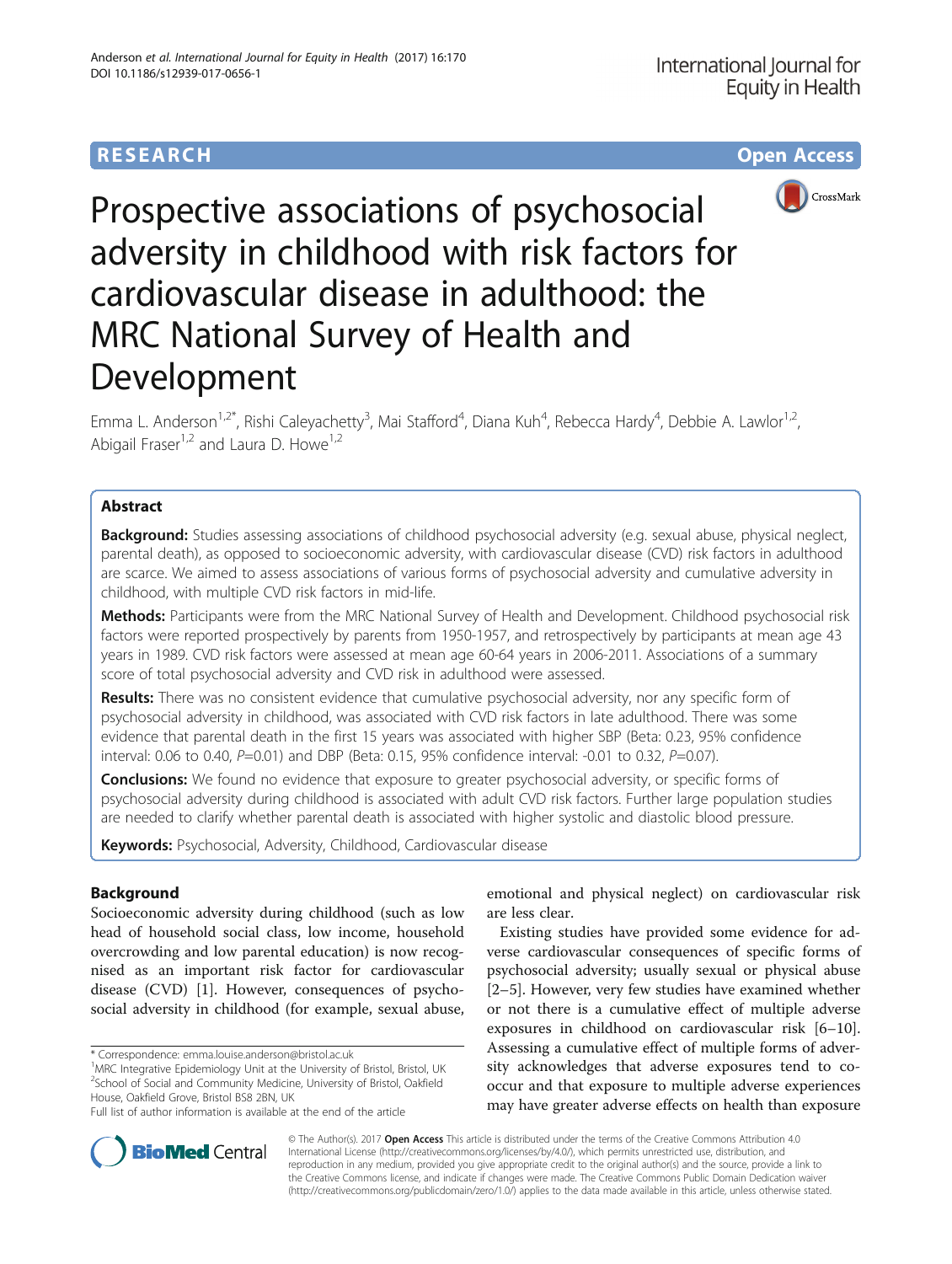to only one. Those studies that have assessed a cumulative effect have either considered a very small number of adverse experiences, which are not a comprehensive measure of total adversity [\[6](#page-6-0)], or have assessed few cardiovascular outcomes [\[8, 10\]](#page-6-0), making it difficult to establish the impact on overall CVD risk. Furthermore, there is a lack of studies with prospective data on adverse experiences in childhood that have followed-up participants into older age. No existing studies have attempted to examine possible pathways of association between psychosocial adversity and CVD risk (for example, does greater psychosocial adversity during childhood increase risk of smoking as an adult, or increase body mass index, which in turn increases CVD risk?). There is some evidence to suggest that associations between childhood psychosocial adversity and CVD risk in adulthood may differ between people who have high compared to low socioeconomic position (SEP) in adulthood [[7\]](#page-6-0).

In 2,230 men and women from the Medical Research Council National Survey of Health and Development (NSHD), we aimed to assess associations of prospectivelyassessed adverse childhood experiences (including maltreatment [abuse or neglect of any kind], sub-optimal maternal bonding, parental physical illness, parental mental illness, parental absence from the household, parental divorce or separation and death of mother or father in childhood) with multiple CVD risk factors in late adulthood (body mass index [BMI], waist circumference, systolic and diastolic blood pressure [SBP, DBP], plasma glucose, insulin, triglycerides, low density lipoprotein cholesterol [LDL] and high density lipoprotein [HDL] cholesterol, C-reactive protein [CRP], carotid intima media thickness [cIMT] and pulse wave velocity [PWV]). We also examined associations of cumulative psychosocial adversity in childhood with these adult CVD risk factors. In secondary analyses, we examined whether these associations differed by adult socioeconomic position (SEP; manual compared to non-manual) and assessed potential mediation by BMI and smoking in adulthood.

### Methods

NSHD is a population-based, social class stratified sample of 5,362 births, of all singleton births that occurred within marriage in a week in March 1946 in England, Scotland and Wales. Between 2006 and 2011, the NSHD scientific and data collection team invited all 2856 eligible study members (aged 60–64 years) who were known to be alive and have an address in England, Scotland, or Wales for assessment at 1 of 6 clinical research facilities or by a research nurse at home. A total of 2230 (78%) were assessed with 1690 (59.2%) attending a clinic and the remaining 539 seen at home [\[11](#page-6-0)]. Ethical approval for the study was obtained from the

Greater Manchester Local Research Ethics Committee and the Scotland A Research Ethics Committee.

### Assessing cardiovascular risk factors

BMI, waist circumference, systolic and diastolic blood pressure, plasma glucose, insulin, triglycerides, LDL cholesterol, HDL cholesterol, CRP, cIMT and PWV were assessed at clinical research facilities, or during a home visit from a research nurse, between the ages of 60–64 years. cIMT and PWV were only measured in participants attending the clinics. Methods of assessment of each CVD risk factor are described in the Additional file [1.](#page-5-0)

#### Adverse experiences in childhood

The following types of psychosocial adversity were included in our analyses: maltreatment [abuse or neglect of any kind], sub-optimal maternal bonding, parental physical illness, parental mental illness, parental absence from the household, parental divorce or separation and death of mother or father in childhood. At age 43 years, maltreatment was assessed retrospectively by asking participants 'as a child do you feel you were mistreated by your parents in any way?'. Parental bonding was also assessed retrospectively at age 43 years with the Parental Bonding Instrument (PBI) [\[12\]](#page-6-0). During a health visitor interview mothers reported if they or their partner had a serious physical or psychiatric illness during the first 15 years of their child's life. At age 6, mothers were asked about the longest amount of time they had ever been separated from their children. Experience of parental divorce or death before age 16 years was recorded.

### Assessment of covariables

Participants SEP in childhood was assessed using their father's occupation, which was reported prospectively at a health visitor interview at age 4 years (if information was missing at age 4, reports at 7 or 11 years were used). Occupations were used to allocate head of household social class groups according to the British Registrar General's Social Classification. Participants own SEP in adulthood was assessed using their own and their partner's current occupation at age 53. The highest level of occupation was used to allocate head of household social class groups using the British Registrar General's Social Classification. Childhood and adulthood SEP were both coded as 'high' (professional, managerial and technical occupations) or 'low' (including skilled, partly skilled and unskilled occupations). Smoking was assessed at age 60-64 years by questionnaire and coded as current, exor never smoker. Age was recorded at the time of CVD risk factor measurements along with details of current medication use.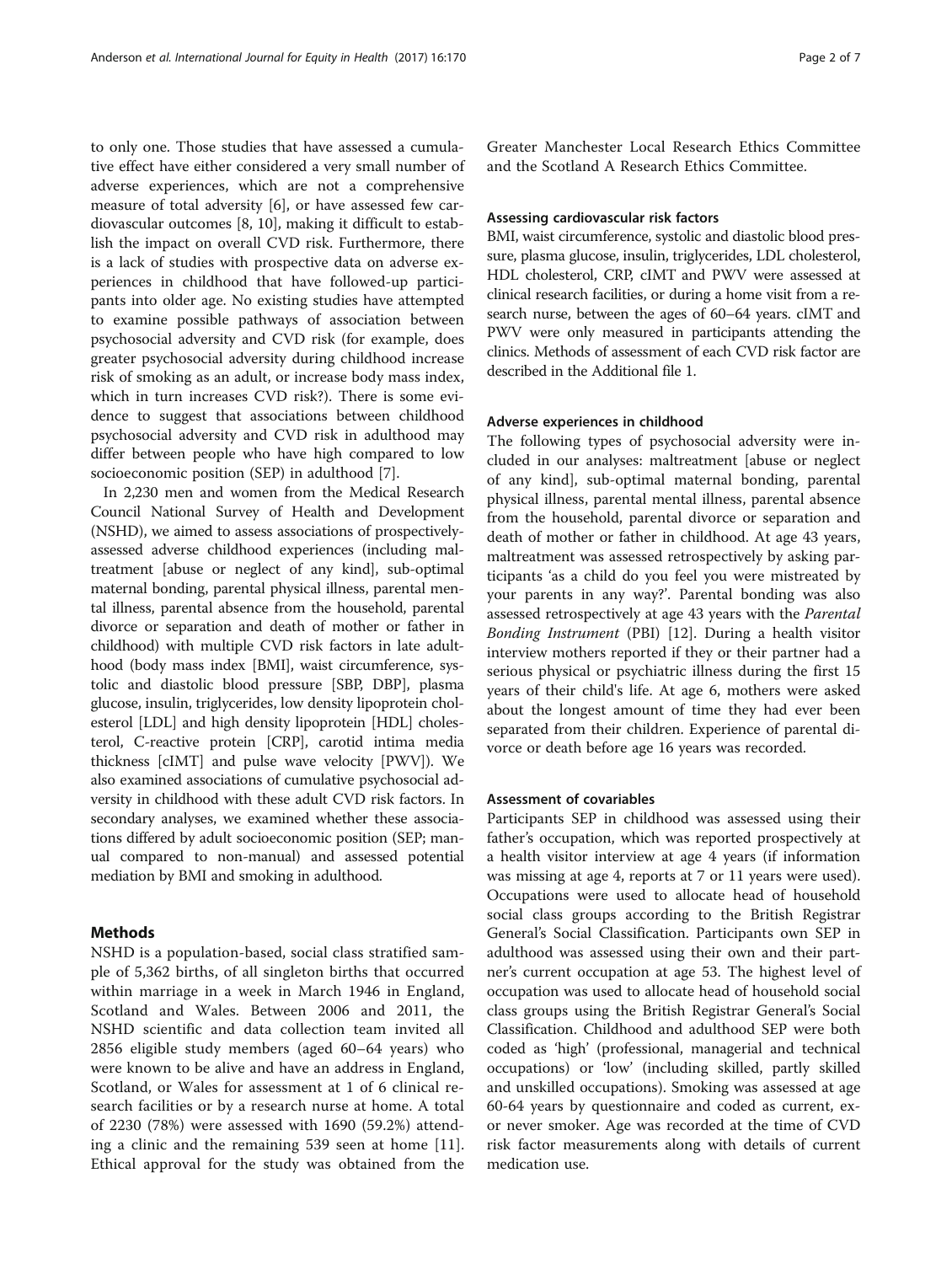### Statistical analysis

Distributions of insulin, triglyceride and CRP were right skewed, therefore the log of these variables were used in analysis to ensure that model residuals were approximately normally distributed. Regression coefficients were back transformed so that the results for these variables are ratios of geometric means per unit increase in the exposure.

#### Cumulative psychosocial adversity

Our a priori preferred analysis strategy was to create a weighted score of cumulative psychosocial adversity using confirmatory factor analysis. However, this approach was not successful; model fit was very poor and factor loadings for all psychosocial adversity variables except for parental bonding indices and maltreatment were low (≤0.2). Modifying the second order factor model to exclude those indicators with poor factor loadings and high residual variances would leave only parental bonding indices and maltreatment, thus the score would not capture cumulative psychosocial adversity. It was therefore decided that we would not proceed with the latent cumulative psychosocial adversity score. Full methods for the factor analysis and details of the model fit and factor loadings are provided in the Additional file [1](#page-5-0).

We present instead results using a summary score of all measured psychosocial adversity indicators, as has been used in previous studies of the health consequences of early life adversity [\[13\]](#page-6-0). All adversity variables were binary (coded as '0' for not exposed and '1' for exposed) except for maternal lack of care and overprotection, which were both continuous scores [\[14](#page-6-0)]. Thus, a binary variable was derived using validated cut-points [[14](#page-6-0)] to indicate sub-optimal maternal bonding maternal lack of care and overprotection. All binary variables were then summed to produce a summary score of the number of adverse experiences each participant was exposed to during childhood (ranging from 0-7). The summary score was categorised as 0, 1, 2, 3+. Linearity of associations between the summary score and CVD risk factors was assessed using a likelihood ratio test to compare models with the score as a continuous variable to models with the score as a categorical variable with indicators. There was no evidence of a threshold effect (results available on request). Thus, the categorical summary score was included as a linear term and results are interpreted as a unit change in the outcome per one category increase in the number of adverse experiences (i.e. from 0 to 1, 1 to 2, and 2 to 3+). Associations of the summary score with the CVD risk factors were estimated in Stata MP version 14, using multiple linear regression in the following models: (1) adjusted for age at outcome assessment (2) additionally adjusted for childhood SEP (3) additionally adjusted for potential mediation by adult SEP and (4) additionally adjusted for potential mediation by adult BMI and smoking.

#### Additional analyses

We tested for an interaction between the summary score and adult SEP, using likelihood ratio tests to compare models with and without the interaction term for score by adult SEP included. Sex interactions were assessed with likelihood tests comparing models with and without a score by sex interaction term. We also assessed whether results were similar when (i) adjusting models with lipids, blood pressure and insulin and glucose for current use of statin, antihypertensive and diabetic medication, respectively and (ii) removing participants that reported taking any of these medications at the time of outcome assessment.

#### Eligibility criteria and missing data

Participants were included in the study if they had at least one measure of psychosocial adversity in childhood and at least one cardiovascular outcome  $(n=2230)$ . To minimise selection bias and increase efficiency, multivariate multiple imputation was used to impute missing data for eligible participants under a missing at random assumption. Full details of the multiple imputation procedure are in the Additional file [1](#page-5-0). As a sensitivity analysis, analyses were repeated on the subgroup with no missing data for any variable (complete case).

### Results

Table [1](#page-3-0) compares characteristics of participants included in the current study to those who were excluded due to missing data due to death, living abroad, withdrawing or being lost to the study. On average, there was a lower prevalence of maltreatment, low maternal bonding and parental physical illness or disability among included compared to excluded participants. Included participants also had a lower proportion not exposed to any form of psychosocial adversity in childhood, fewer never-smokers or ex-smokers and a lower proportion of manual childhood social class and low adult social class. Correlations between different adverse experiences were weak (0.002 to 0.29, Additional file [1:](#page-5-0) Table S2). Prevalence of psychosocial adversity exposures was similar among participant with manual compared with non-manual SEP, except for parental physical illness which was higher in the manual SEP subgroup (Additional file [1:](#page-5-0) Table S3).

## Associations of psychosocial adversity in childhood with CVD risk factors in mid-life

### Cumulative psychosocial adversity

Table [2](#page-4-0) shows associations of the psychosocial adversity summary score with CVD risk factors, in the model adjusting for age and childhood SEP. Results from all other models are presented in Additional file [1:](#page-5-0) Table S4. There was no statistical evidence of a sex interaction with adversity score for any CVD risk factor. There was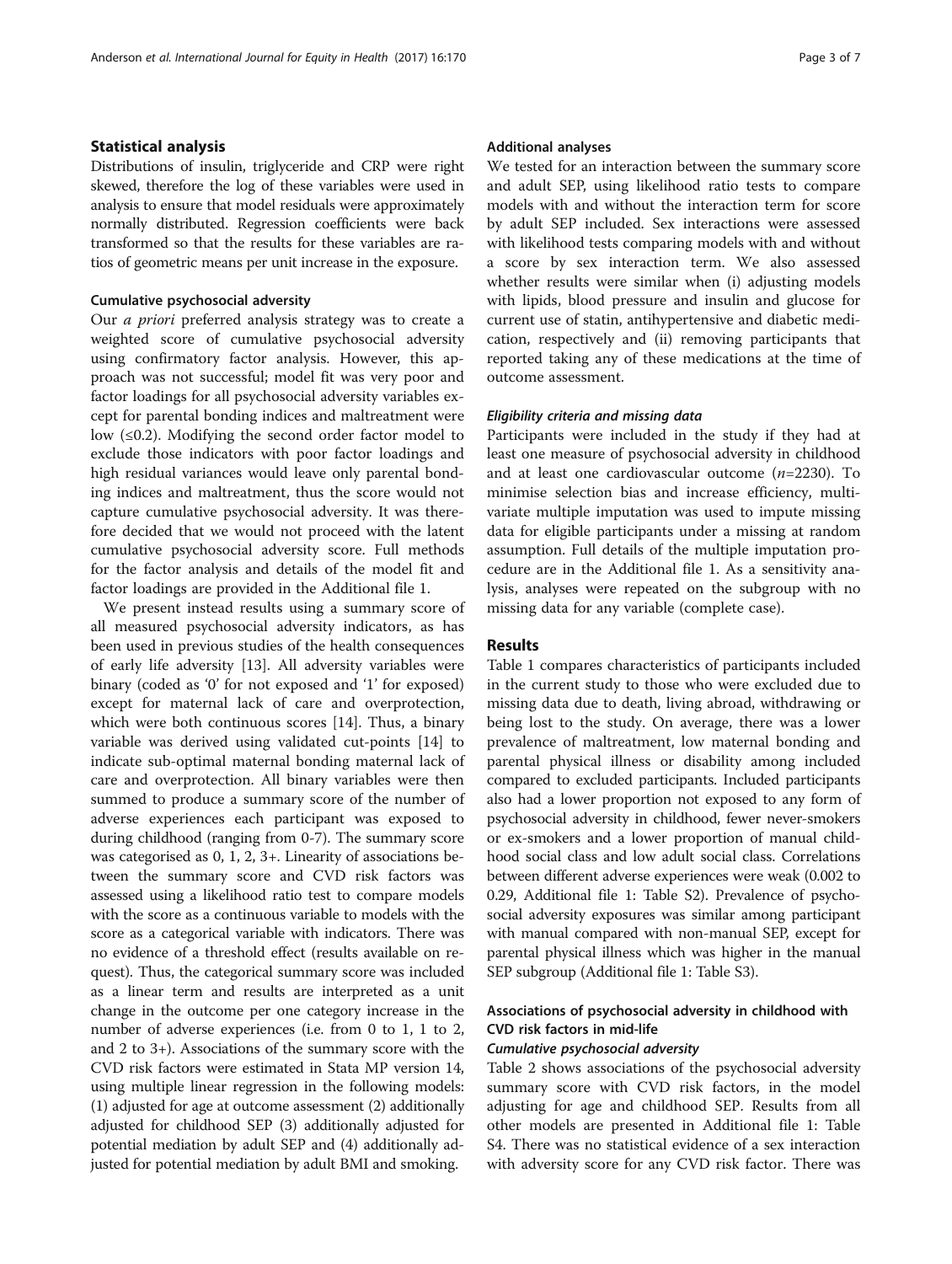<span id="page-3-0"></span>

|      |  | Table 1 Distribution of exposures and outcomes in participants included in the study compared to those excluded due to missing |  |  |  |  |
|------|--|--------------------------------------------------------------------------------------------------------------------------------|--|--|--|--|
| data |  |                                                                                                                                |  |  |  |  |

|                                         | Included <sup>a</sup> ( $n=2230$ ) |             | Excluded <sup>a</sup> ( $n=3132$ ) |             |                          |  |
|-----------------------------------------|------------------------------------|-------------|------------------------------------|-------------|--------------------------|--|
|                                         | Percentage (%)                     | N with data | Percentage (%)                     | N with data | $P$ value for difference |  |
| Psychosocial adversity exposures        |                                    |             |                                    |             |                          |  |
| Maltreated                              | 5.5                                | 1998        | 7.7                                | 1042        | 0.02                     |  |
| Low maternal bonding                    | 17.7                               | 1952        | 20.8                               | 992         | 0.04                     |  |
| Parental absence from household         | 1.9                                | 2230        | 2.0                                | 3132        | 0.80                     |  |
| Parental physical illness or disability | 23.8                               | 2230        | 18.4                               | 3132        | < 0.01                   |  |
| Parental mental illness                 | 2.2                                | 2230        | 2.1                                | 3132        | 0.85                     |  |
| Parental divorce or separation          | 6.1                                | 2230        | 5.7                                | 3132        | 0.48                     |  |
| Parental death                          | 7.8                                | 2230        | 7.4                                | 3129        | 0.64                     |  |
| Cumulative adversity score              |                                    |             |                                    |             |                          |  |
| $\mathbf 0$                             | 52.4                               | 1862        | 64.9                               | 934         |                          |  |
|                                         | 35.9                               |             | 26.8                               |             | < 0.01                   |  |
| $\overline{2}$                          | 9.5                                |             | 7.2                                |             |                          |  |
| $3+$                                    | 2.2                                |             | 2.2                                |             |                          |  |
| Outcomes                                | Mean (SD)/Median (IQR)             | N with data | Mean (SD)/Median (IQR)             |             | $P$ value                |  |
| BMI $(kq/m2)$                           | 27.9 (4.8)                         | 2217        |                                    |             |                          |  |
| Waist circumference (cm)                | 96.5 12.9                          | 2217        |                                    |             |                          |  |
| Systolic blood pressure (mm/Hg)         | 136.4 (18.3)                       | 2216        |                                    |             |                          |  |
| Diastolic blood pressure (mm/Hg)        | 77.8 (10.0)                        | 2216        |                                    |             |                          |  |
| Glucose (mmol/dl)                       | 5.7(1.2)                           | 2009        |                                    |             |                          |  |
| Insulin (u/ml)b                         | 44 (29, 66)                        | 1038        |                                    |             |                          |  |
| Triglycerides (mmol/I) <sup>b</sup>     | $1.1$ (0.8, 1.6)                   | 1981        |                                    |             |                          |  |
| LDL cholesterol (mmol/l)                | 3.5(1.0)                           | 1969        |                                    |             |                          |  |
| HDL cholesterol (mmol/l)                | 1.6(0.4)                           | 2064        |                                    |             |                          |  |
| CRP (mmol/l)b                           | $2.1$ $(1.3, 3.8)$                 | 2063        |                                    |             |                          |  |
| CIMT (mm)                               | 0.7(0.1)                           | 1564        |                                    |             |                          |  |
| PWV                                     | 8.9(7.8)                           | 1287        |                                    |             |                          |  |

BMI – body mass index. LDL- low density lipoprotein. HDL – high density lipoprotein. CRP – C-reactive protein. CIMT – carotid intima-media thickness. PWV – pulse wave velocity.

Psychosocial adversity exposures are given as percentages in the exposed group.

<sup>a</sup>Included participants are those who had at least one measure of psychosocial adversity in childhood and at least one cardiovascular risk factor. Characteristics are presented on complete case for each variable and missing data was imputed using multivariate multiple imputation. Excluded participants are those excluded due to missing data and characteristics are presented for those with data available for each variable. There are no available data for cardiovascular risk factors in excluded participants as they did not attend the clinic at age 64 years.

<sup>b</sup>Median and interquartile range are presented for non-normally distributed variable

no evidence that psychosocial adversity was associated with any of the CVD risk factors in the age adjusted or confounder adjusted models. Point estimates remained similar after additional adjustment for potential mediation by adult SEP, adult BMI and smoking at the time of outcome assessment.

### Individual forms of psychosocial adversity

There was no evidence that specific types of psychosocial adversity were associated with any of the CVD risk factors (Additional file [1](#page-5-0): Tables S6) except that exposure to parental death during childhood was associated with, on average, 3.2mm/Hg (0.41mm/Hg to 6.0mm/Hg) higher SBP and 1.53 (0mm/Hg to 3.06mm/Hg) higher DBP, adjusted for age at outcome assessment, sex and childhood SEP.

#### Additional analyses

Findings from the complete case analysis were generally consistent with those from the imputed data, in that there was no consistent evidence of an association between the summary score for psychosocial adversity and CVD risk factors (Additional file [1:](#page-5-0) Table S7). However, point estimates were larger (although generally in the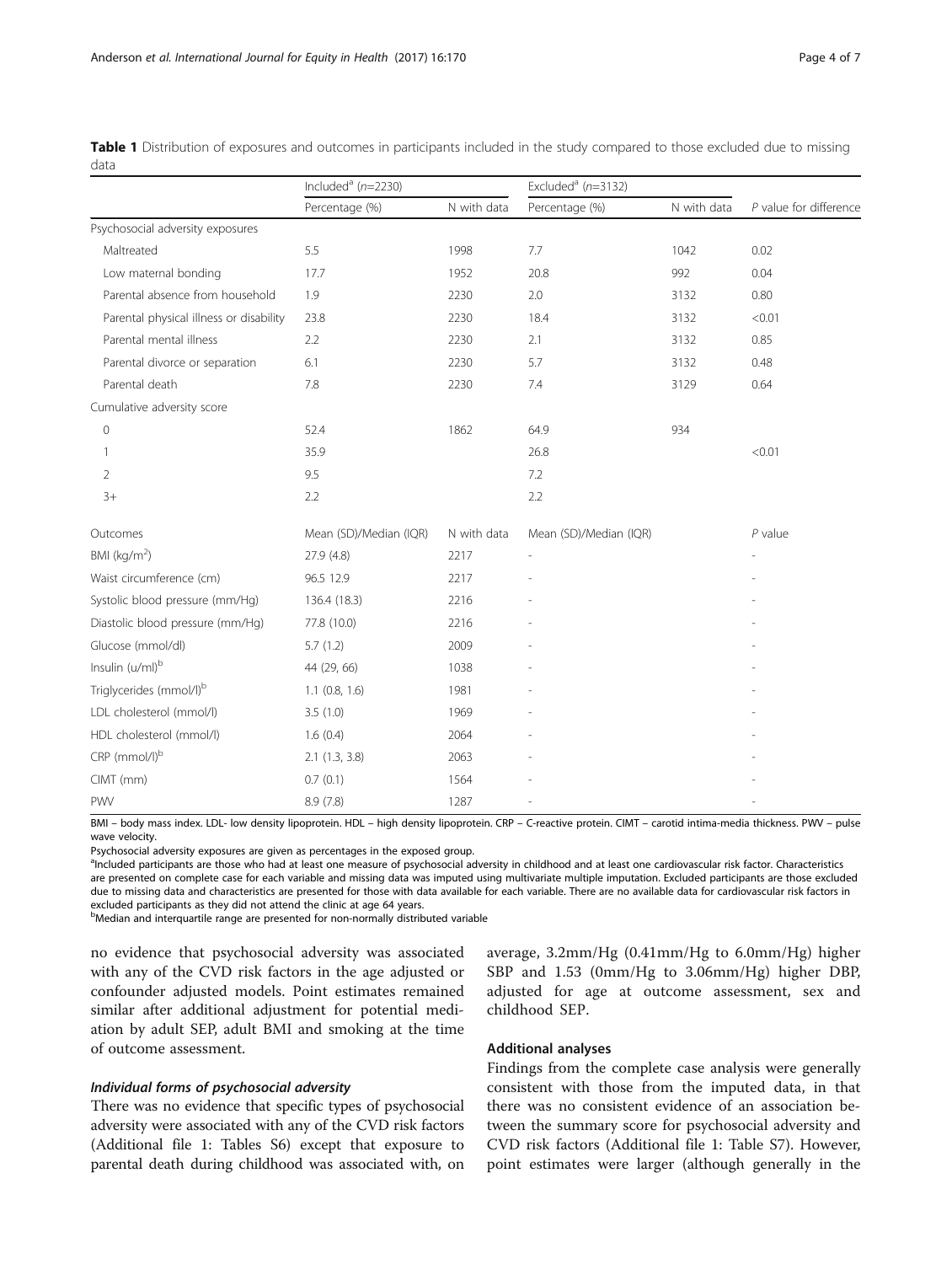<span id="page-4-0"></span>Table 2 Associations of cumulative psychosocial adversity in childhood and CVD risk factors at mean age 64 years

|                                     | Adjusted for age, sex and childhood SEP |      |  |  |
|-------------------------------------|-----------------------------------------|------|--|--|
|                                     | B (95% CI)                              | P    |  |  |
| BMI ( $kg/m2$ )                     | $0.02$ ( $-0.25$ , $0.29$ )             | 0.88 |  |  |
| Waist circumference (cm)            | $0.14$ $(-0.53, 0.82)$                  | 0.68 |  |  |
| SBP (mm/Hq)                         | $0.22$ ( $-0.79$ , 1.22)                | 0.67 |  |  |
| DBP (mm/Hg)                         | $0.27$ ( $-0.28$ , $0.82$ )             | 0.34 |  |  |
| Insulin (u/ml)                      | 1.02 (0.97, 1.06)                       | 0.43 |  |  |
| Glucose (mmol/l) <sup>d</sup>       | $-0.01$ $(-0.08, 0.06)$                 | 0.83 |  |  |
| Triglycerides (mmol/l) <sup>a</sup> | 1.01 (0.98, 1.05)                       | 0.37 |  |  |
| $HDL-c$ (mmol/l)                    | $-0.01$ $(-0.03, 0.02)$                 | 0.64 |  |  |
| LDL-c (mmol/l)                      | $-0.03$ $(-0.09, 0.03)$                 | 0.38 |  |  |
| $CRP$ (mmol/l) <sup>a</sup>         | 1.01 (0.96, 1.07)                       | 0.60 |  |  |
| $CIMT$ (mm)                         | $0.001$ $(-0.01, 0.01)$                 | 0.55 |  |  |
| Pulse wave velocity (m/s)           | $-0.15$ $(-0.51, 0.20)$                 | 0.40 |  |  |

SEP – socioeconomic position. BMI-body mass index. SBP – systolic blood pressure. DBP – diastolic blood pressure. HDL-c – high density lipoprotein cholesterol. LDL-c - low density lipoprotein cholesterol. CRP – C reactive protein. CIMT – carotid intima-media thickness.

<sup>a</sup>Coefficients for insulin, triglycerides and CRP have been back transformed from the natural log and can be interpreted as a ratio of geometric means, (e.g. a coefficient of 1.02 would be interpreted as an average of 2% increase in the outcome per category increase in cumulative psychosocial adversity)

same direction) and confidence intervals were wider. Results were also similar after adjusting for antihypertensive, statin or diabetes medication use (Additional file [1](#page-5-0): Table S8) and after removing participants who were taking such medications (Additional file [1:](#page-5-0) Table S9).

There was no statistical evidence that associations differed between participants with low and high adult SEP. However, it is worth noting that six of the twelve estimates of association were in opposite directions in the two adult SEP groups, i.e. increasing cumulative adversity was associated with lower BMI, waist circumference, SBP, DBP, glucose and HDL and higher LDL in participants with high SEP, but with higher BMI, waist circumference, SBP, DBP, glucose and HDL and lower LDL in participants with low adult SEP (Additional file [1:](#page-5-0) Table S5). That said, there was no evidence that cumulative psychosocial adversity was associated with any of the CVD risk factors in either adult SEP group, as all confidence intervals crossed the null.

## **Discussion**

We found no consistent evidence to suggest that cumulative psychosocial adversity (as measured by a summary score), or any specific form of psychosocial adversity in childhood, was associated with CVD risk factors in late adulthood. There was some evidence that parental death in the first 15 years was associated with higher SBP and DBP, however, this could be due to a genetic susceptibility in both generations, rather than due to any psychosocial adversity. Given the lack of association with any of the other ten CVD risk factors, this finding needs further replication in other large, well characterised studies. We found no statistical evidence to suggest that associations of cumulative psychosocial adversity in childhood with CVD risk factors differed between participants with low adult SEP compared to high. There was, however, some difference in the direction of point estimates in the two groups, which may suggest a lack of power to detect an interaction. Further studies are needed to clarify whether any effect of psychosocial adversity on CVD risk differs depending on adult SEP.

The summed score method of assessing cumulative psychosocial adversity that we have used in this study assumes that each adverse experience has the same direction and magnitude of association with CVD risk factors, which may be an unrealistic assumption [[15\]](#page-6-0). However, factor analysis, which weights each adversity variable based on correlations with other types of adversity, did not work in this dataset, as described in the methods. Other approaches to weighting the items in a score are also available, e.g. using theory-based weights or weighting by the inverse of the prevalence. For the former option, we did not feel that there was sufficient evidence to predetermine weights for each type of adversity. We decided not to use weights based on the inverse of the prevalence because in this sample the prevalence did not match up to the 'severity' of adversity, for example parental death was more common than parental divorce.

There are a number of possible reasons for finding no evidence of associations for both cumulative and specific forms of childhood psychosocial adversity. It is possible that associations may attenuate with age; the cohort were 60-64 years of age at outcome assessment and it is plausible that we may have found evidence of associations if outcomes were assessed earlier. Our study may have lacked power to detect associations due to the sample size, particularly given that the prevalence of some of the adverse exposures was low (e.g. 1.9% maternal absence from the household and 2.2% parental mental illness). Furthermore, loss to follow up bias/survivor bias could potentially have resulted in bias, which we might expect to be towards the null, given the lower prevalence of some psychosocial adversity factors and lower cumulative adversity in the included sample versus those excluded due to missing data. Finally, it is worth noting that these childhood adversity exposures were previously found to be related to the General Health Questionnaire and performance-based physical capability assessed at similar ages to the outcomes in this study [\[16](#page-6-0)]. It is worth noting that, although our findings are largely null, they do not remove the need to provide support to those who experience adversity during childhood. Our findings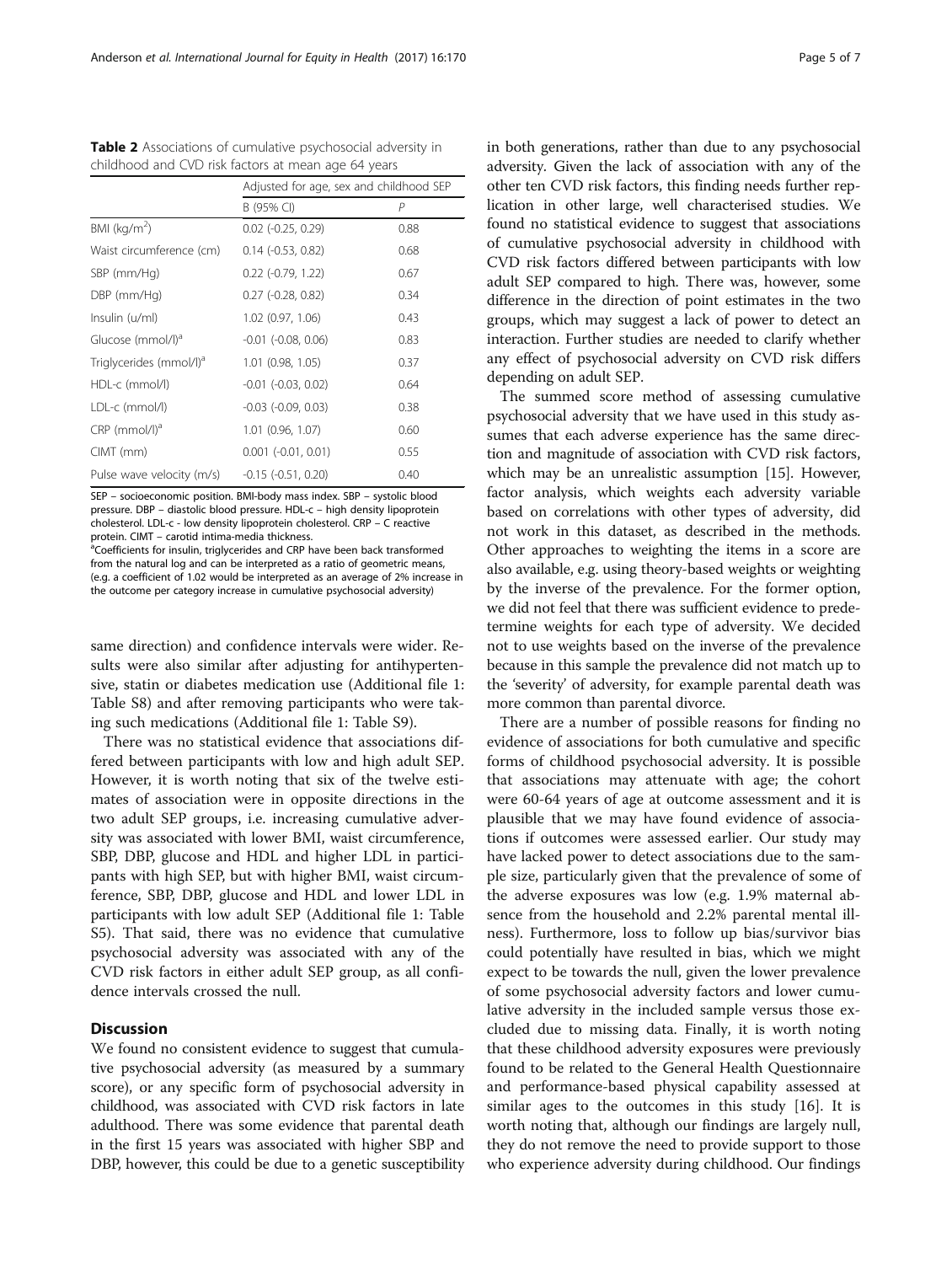<span id="page-5-0"></span>suggest that any interventions put into place are unlikely to influence CVD risk, but that is not to say they would not confer benefits elsewhere (for example, improved mental health outcomes).

### Comparison to other studies

There was evidence in our study that parental death was associated with higher SBP and DBP. However, other studies have reported conflicting findings with one reporting no association between parental death and blood pressure [[17\]](#page-6-0) and the other reporting lower blood pressure among those who experienced parental death in childhood [[18\]](#page-6-0). Very few studies have assessed associations of cumulative psychosocial adversity in childhood with multiple CVD risk factors in adulthood. One other study in NSHD assessed cumulative psychosocial adversity in relation to physical capability and the General Health Questionnaire and found that greater psychosocial adversity was associated with poorer physical capability and common affective symptoms in older age [[16\]](#page-6-0). Bleil et al reported adverse family environment and abuse in childhood to be associated with increased CVD risk (based on similar outcomes to our study) in 650 pre-menopausal adult women [[9\]](#page-6-0). One other study assessed associations of multiple forms of psychosocial adversity in childhood with CVD risk in adulthood, and found that accumulation of 4 or more adverse experiences significantly increased BMI, waist circumference and resting heart rate [\[10](#page-6-0)]. We observed no association with maltreatment (sexual or non-sexual abuse) in this study. We are not aware of any other studies that have specifically assessed whether associations between cumulative psychosocial adversity and CVD risk differ among people who have a high compared to low adult SEP. However, Halonen et al. did assess childhood adversity and adult neighbourhood disadvantage in relation to hypertension, dyslipidaemia, diabetes mellitus and obesity in 37,699 adults from the Finnish Public Sector Study. They reported that individuals with both childhood psychosocial adversity and adult neighbourhood disadvantage had increased CVD risk, but those with only one of these exposures had little excess risk [\[7](#page-6-0)]. Several other studies have reported childhood SEP (as opposed to childhood psychosocial adversity) to be strongly associated with adult CVD risk [[1\]](#page-6-0).

### Strengths and limitations

NSHD is a large, well characterised birth cohort, allowing us to assess a number of psychosocial adversity exposures and CVD risk factors. A major strength of this study is that most of the psychosocial adversity exposures were prospectively reported. This means that some of the adversity exposures are less likely to suffer from recall bias compared with retrospectively assessed measures. The main limitation of this study is the potential for bias due to missing data. As with all longitudinal cohort studies, there was inevitably loss to follow-up through death and migration as well as withdrawals. As mentioned above, we might expect this bias to be towards the null in this case, given the lower prevalence of some psychosocial adversity factors (for example maltreatment and parental physical illness or disability) and lower cumulative adversity in those participants included in our study sample versus those excluded due to missing data. To address this limitation, we compared findings across both imputed data, which (provided the data are missing at random) minimises potential for bias and complete case data (with no missing data). Point estimates were broadly similar across the two datasets, albeit with wider confidence intervals in the smaller sample with complete data. As previously stated, the current sample of participants include a larger proportion of 'high SEP' participants (based on father's SEP) than were initially enrolled into NSHD. NSHD was also a social class-stratified sample meaning the prevalence of psychosocial adversity in our sample may not be representative of the general population. There are some limitations to the measures used in our study. Firstly, our measure of social class is based on occupation and does not include specific information on income or other measures of deprivation such as neighbourhood. Secondly, parental physical illness, maltreatment and parental bonding were assessed retrospectively and may be prone to recall bias. That said, there is no gold standard method for collecting data on adverse experiences in childhood and prospective parental or self-reporting during childhood may be equally biased. A review examining the validity of adult retrospective reports of adverse childhood experiences concluded that retrospective recall in adult life of exposure to adverse experiences in childhood is sufficiently valid [\[19\]](#page-6-0).

### Conclusions

We found no evidence to suggest that greater psychosocial adversity, or exposure to specific forms of psychosocial adversity during childhood is associated with CVD risk factors in adulthood in this birth cohort study. This contrasts with studies showing strong evidence that low childhood social class is associated with greater CVD risk. Further large population studies are needed to clarify whether the effect of cumulative psychosocial adversity on CVD risk is modified by adult SEP, and whether parental death is associated with higher systolic and diastolic blood pressure.

### Additional file

[Additional file 1:](dx.doi.org/10.1186/s12939-017-0656-1) Supplemental material for CVD risk factors. (DOCX 63 kb)